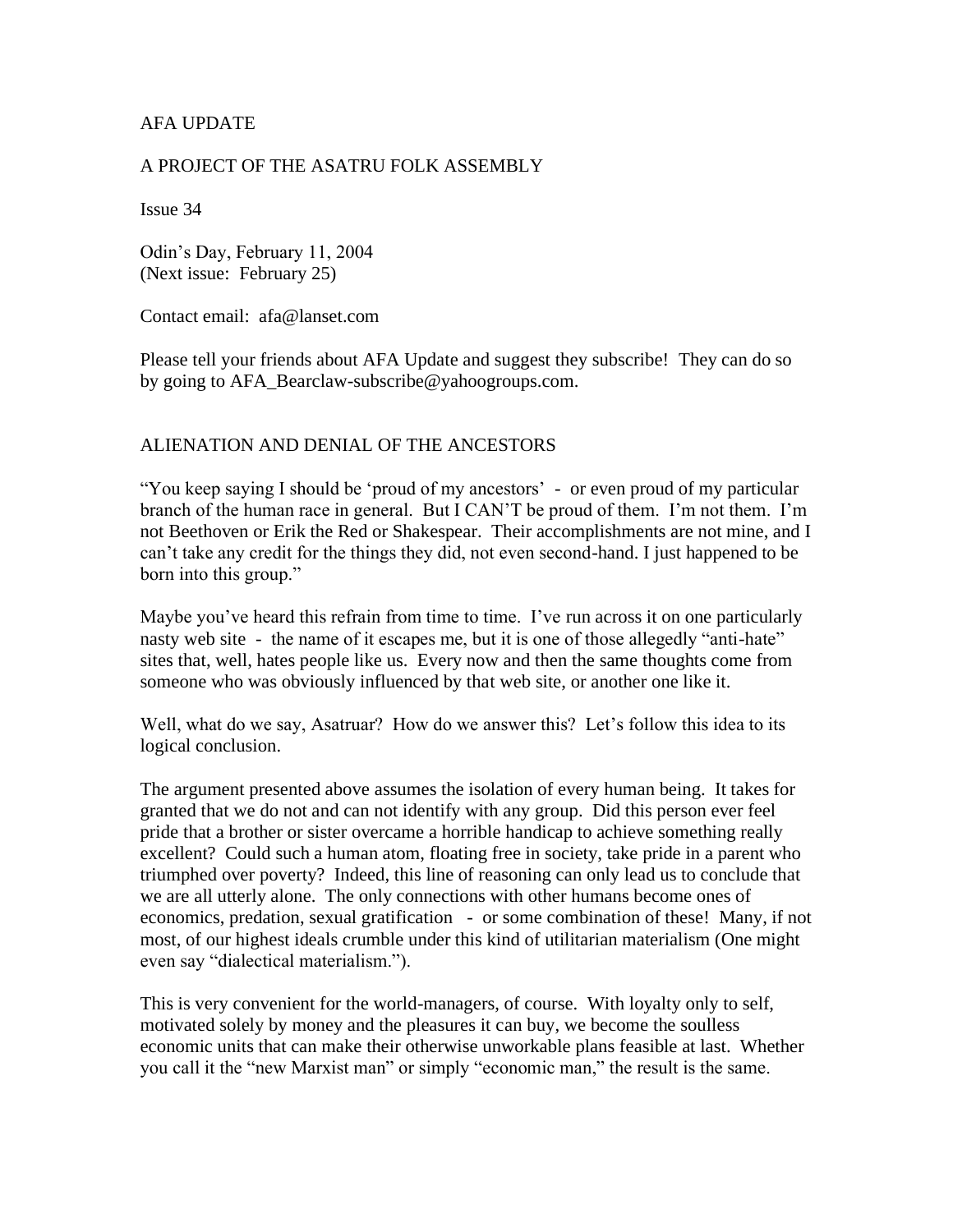In the real world, the kind of person who makes the superficial argument against ancestral pride outlined at the beginning of this essay probably would not want to see any of these consequences. He or she most likely just hasn't thought it through. Not many of us would knowingly walk this road to dehumanization and slavery.

For those of us who follow the Way of the European peoples, however, there is another reason why the "no pride" argument fails. The proponents of this concept claim we cannot feel pride in the achievements of our ancestors because we are not those ancestors; our membership in the ancestral line/ethnic group/extended tribe is a random accident of birth.

And, of course, we disagree. We would say that our birth within the ancestral line is far from accidental. In the Germanic world, rebirth - at least of certain soul components is seen as occurring within the kin group. Each of us is an interweaving of related life manifesting again and again in Midgard through the millennia. Because we are in a sense our own ancestors, the argument of alienation is flawed from the beginning.

Our connection with kin, ranging from the immediate family to the clan and tribe and larger groupings, is the spiritual element that overcomes the schemes of the bureaucrats and planners. Every time we renew the link with those who have gone before us, every time we celebrate our heritage, every time we acknowledge our continuity, we say "No!" to the cold, gray state.

Only when we realize a stream will we stop drowning in puddles.

## KENNEWICK MAN RISES AGAIN!

The restless bones of Kennewick Man are once again in the news. The Ninth Circuit Court of Appeals has upheld the finding of a lower court and proclaimed that a group of plaintiff scientists have a right to study the remains of this 9,300 year-old skeleton.

For any of you who have been living in a cave in the Himalayas for the last six or seven years, here is a summary: The ancient bones were found along the Columbia River in the state of Washington. From the very beginning, they looked Caucasoid. The government decided to hand these politically-incorrect remains over to local Indian tribes in accordance with a law called NAGPRA, or the "Native American Graves Protection and Repatriation Act." A group of scientists filed a suit to stop this handover, and the Asatru Folk Assembly filed a separate suit on religious grounds. Our argument was that if Kennewick Man (as the skeleton came to be known) was a European, we deserved to know that - and the remains should not rightfully be given to the Indians.

The Asatru Folk Assembly eventually dropped out of the case because of the mounting financial drain and the time required to successfully fight a case in Federal court. They had us outgunned, but more to the point we had a mission to run - the revival and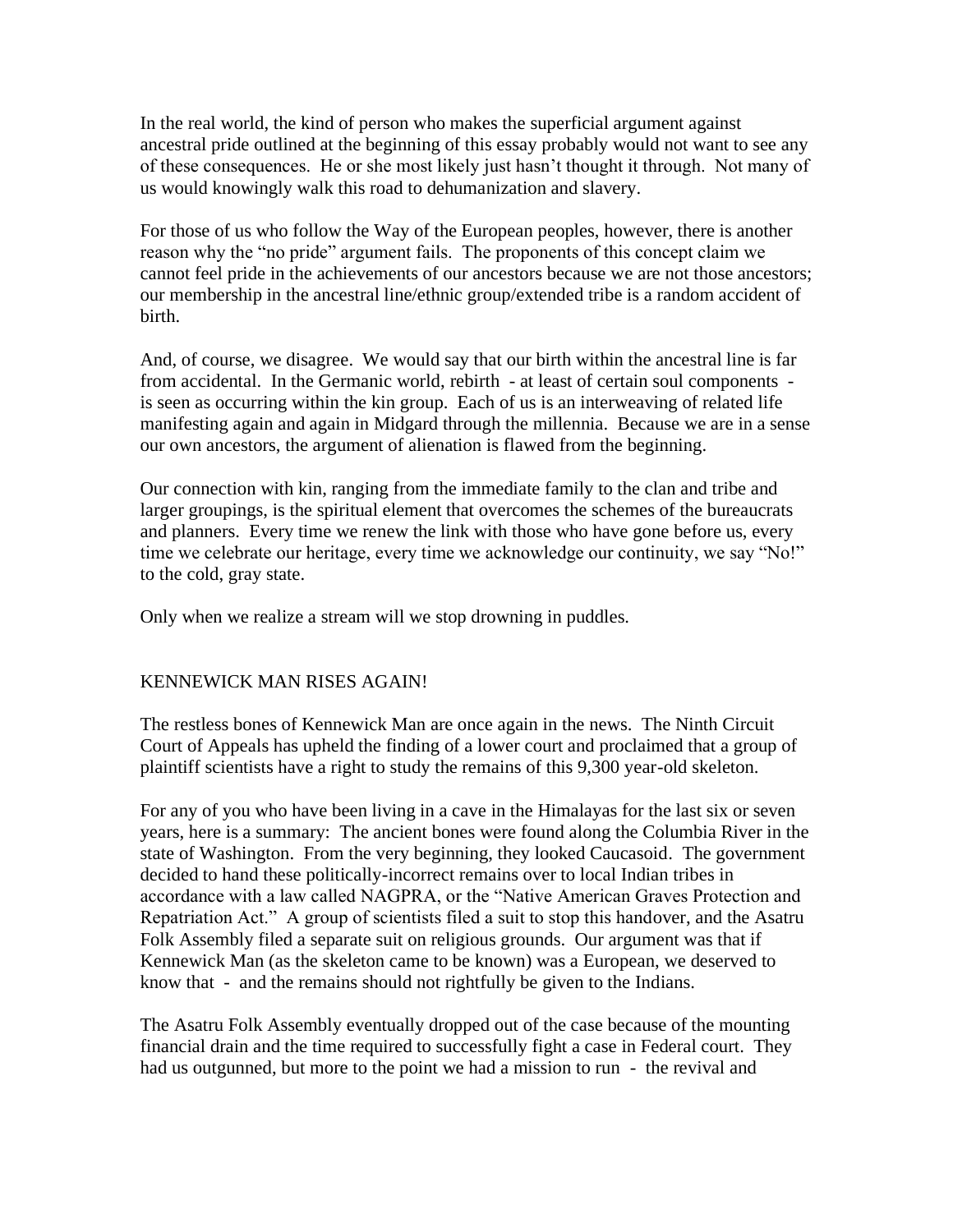promotion of Asatru. But the scientists, with their massively greater resources, eventually fought their way through to victory.

We extend our congratulations to these intrepid scholars. Hopefully they will be able to carry out the studies needed to determine just who Kennewick Man is - whether he is related to the Ainu as some suspect, or whether he has roots in Europe.

# THE UNTOLD STORY OF KENNEWICK MAN

There's a new book available that tells a lot about behind-the-scenes happenings during Kennewick Man's earlier court appearance - particularly in regard to government machinations and bias. *No Bone Unturned* by Jeff Benedict is the story of Doug Owsley, the top Smithsonian forensic scientist involved in the case. The volume is really about Owsley and includes a lot of material on his other investigations, but the chapters on the Kennewick episode discuss sneaky doings by the White House, the femurs that came up missing from the collection only to strangely reappear when the limited study was completed, and more. It's a well-told story that flows smoothly from page to page, so you'll find it pleasurable as well as informative.

### IMPORTANT DATES

February 14 - Feast of Vali. Valentine's Day? Not really…rather, a day devoted to Vali, a Norse deity connected with rebirth. Mediate on the following question for Vali: If we are born again into the family line, how should this affect our actions here and now?

March 9 - Day of Remembrance for Olvir. Olvir was a Norwegian who organized sacrifices to the Gods in defiance of King Olaf Tryggvason. When Olaf caught him planning rites for the coming of spring, he killed him. Olaf's co-conspirators were murdered, mutilated, exiled, or fined, depending on their degree of complicity. Honor this Asatru martyr by welcoming the Goddess of Spring on Ostara, thus proving that Olaf did not, in the long run, succeed.

March 21 - Ostara, or Easter, is a Germanic Goddess whose name was carried over into the Christian calendar. Praise her on this day for the springtime and the dawn, and revel in the rebirth of life at winter's end. Celebrate her day with bunnies, eggs, and the other pre-Christian symbols that characterize this day. Greet her at a sunrise service with outstretched arms.

Hail the Holy Ones!

Stephen A. McNallen